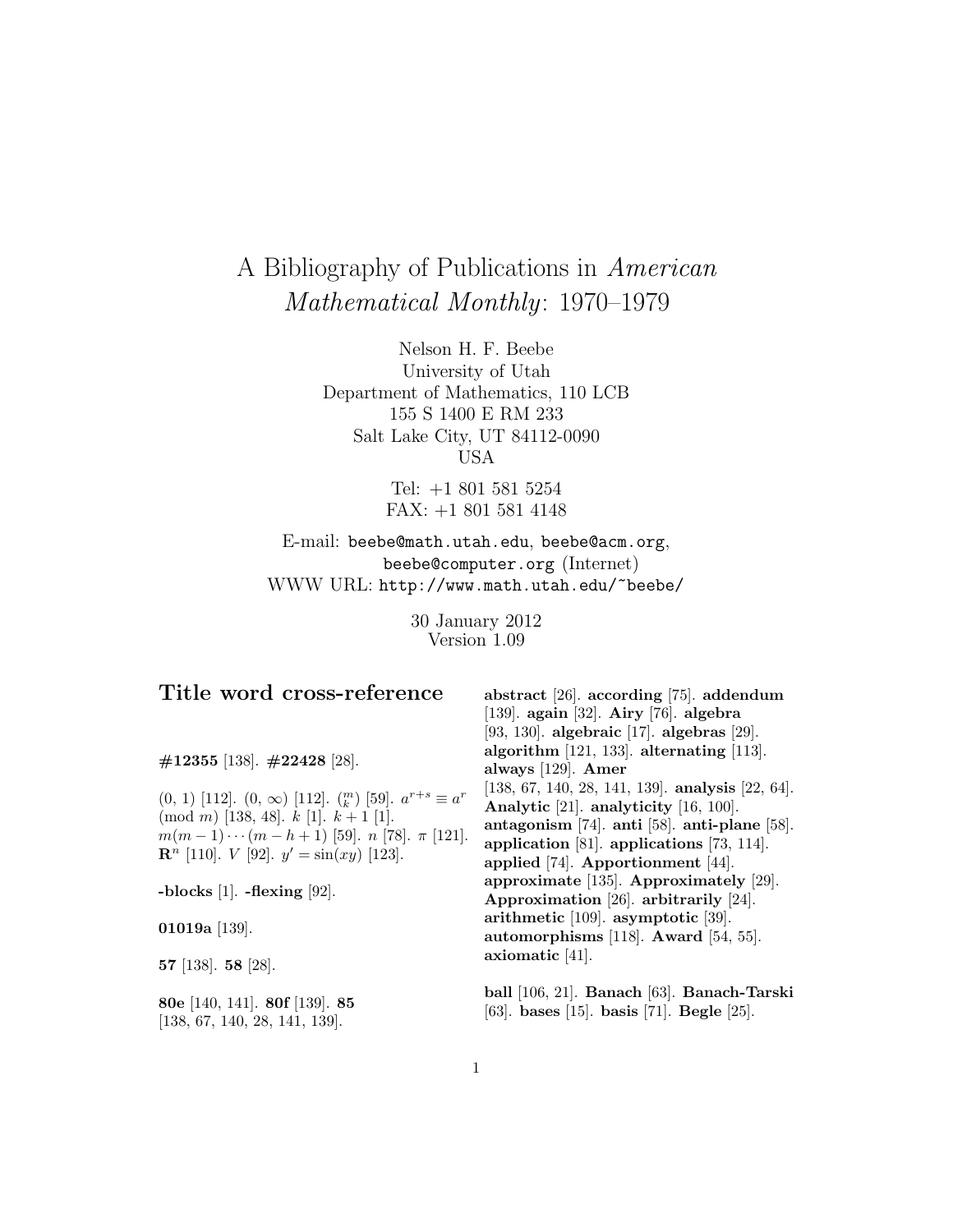**behavior** [39]. **billiards** [69]. **binomial** [45, 5, 6]. **blocks** [1]. **Bonnesen** [50]. **Bonnesen-style** [50]. **Borsuk** [127]. **Borsuk-Ulam** [127]. **boundaries** [26]. **boundary** [64]. **bounded** [105]. **bounds** [72]. **Brouwer** [131, 21].

**calculation** [121]. **came** [66]. **cannot** [43]. **Cantor** [104]. **Cantor-Lebesgue** [104]. **cardinality** [137]. **case** [123, 40]. **Cauchy** [32, 90]. **changing** [133]. **characterization** [38, 79, 17]. **characterizations** [16, 100]. **Chauvenet** [55]. **circle** [47]. **circles** [79]. **circular** [118]. **classical** [81]. **coefficients** [96, 5, 6]. **Comment** [138]. **Comments** [134, 97]. **commutators** [129]. **compact** [9, 12]. **complements** [134]. **Complex** [53, 35]. **Computer** [4, 74, 123]. **concept** [34, 139]. **conditioning** [135]. **Conformal** [118]. **congruence** [138, 48]. **conics** [91]. **connected** [30, 34]. **connected'** [139]. **consistency** [105]. **contain** [79]. **continuity** [125, 132]. **continuous** [135, 13]. **continuously** [60]. **convergence** [116]. **convergent** [31]. **Convex** [43, 61]. **Correction** [139]. **Corrections** [67, 140, 28]. **Coupling** [46]. **creation** [130]. **curve** [91]. **cyclic** [7, 11]. **Cyclotomic** [36, 140, 141].

**days** [85]. **decomposition** [96, 51]. **density** [83]. **Dependent** [80]. **derivatives** [39]. **difference** [117]. **differentiable** [110, 90]. **differential** [120]. **differentiation** [62]. **diffusion** [64]. **digit** [87]. **Digital** [111]. **dilemma** [56]. **dimensional** [83]. **diphages** [10, 19]. **Discovering** [123]. **Dissections** [30]. **distinguished** [54]. **distributed** [47]. **Divisibility** [59]. **division** [27]. **domain** [30]. **doubly** [61]. **Dr** [55]. **drafts** [56].

**E2307** [1]. **E2315** [2]. **E2328** [3]. **E2492** [5, 6]. **E2613** [9, 12]. **E2636** [10, 19]. **Edward** [25]. **eigenvalues** [35].

**Elementary** [5, 6, 9, 10, 12, 19, 65, 82, 83]. **equation** [32]. **equations** [120]. **Ericksen** [58]. **error** [72]. **Euclid** [75]. **Euclidean** [125]. **Euler** [86, 93]. **Evolution** [34, 139, 22]. **example** [129]. **existence** [52]. **exponential** [122]. **Extended** [14, 28]. **extensions** [17]. **Extrema** [128]. **Extremal** [20].

**factorization** [36, 140, 141]. **Fermat** [40]. **field** [38]. **Finding** [112]. **finite** [38, 58, 29]. **first** [66]. **fixed** [131, 21]. **fixed-point** [131, 21]. **flexing** [92]. **flow** [64]. **forms** [135]. **Fourier** [66]. **fourteenth** [18]. **fraction** [96]. **function** [97, 13, 78, 61]. **functional** [32]. **Functions** [24, 68, 51, 128, 135]. **Further** [97].

**game** [77, 131]. **generalization** [68, 88]. **generalized** [99]. **generators** [7, 11]. **Geometrical** [91]. **geometries** [125]. **Geometry** [75, 41]. **given** [87]. **Gödel** [124]. **Golomb's** [141]. **Gradient** [16, 100]. **graphs** [89]. **Grassmann** [130]. **Griffith** [25]. **Groups** [3, 53].

**hairy** [106, 21]. **harmonic** [22, 31]. **heat** [64]. **Hermann** [130]. **Hex** [131]. **hexahexaflexagon** [92]. **Hilbert** [18]. **homotopy** [90]. **House** [44].

**identities** [23]. **identity** [82]. **improvement** [45]. **incompleteness** [124]. **increasing** [13]. **independent** [80]. **inequalities** [70, 94, 50]. **inequality** [81, 78]. **infinite** [107]. **inseparable** [17]. **integer** [95, 119]. **integers** [87, 67]. **intervals** [77]. **introduction** [57]. **Irregular** [67]. **isoperimetric** [94, 50]. **iterate** [78].

**J** [55]. **Jordan** [41].

**Kantorovich** [72]. **Kronecker** [42].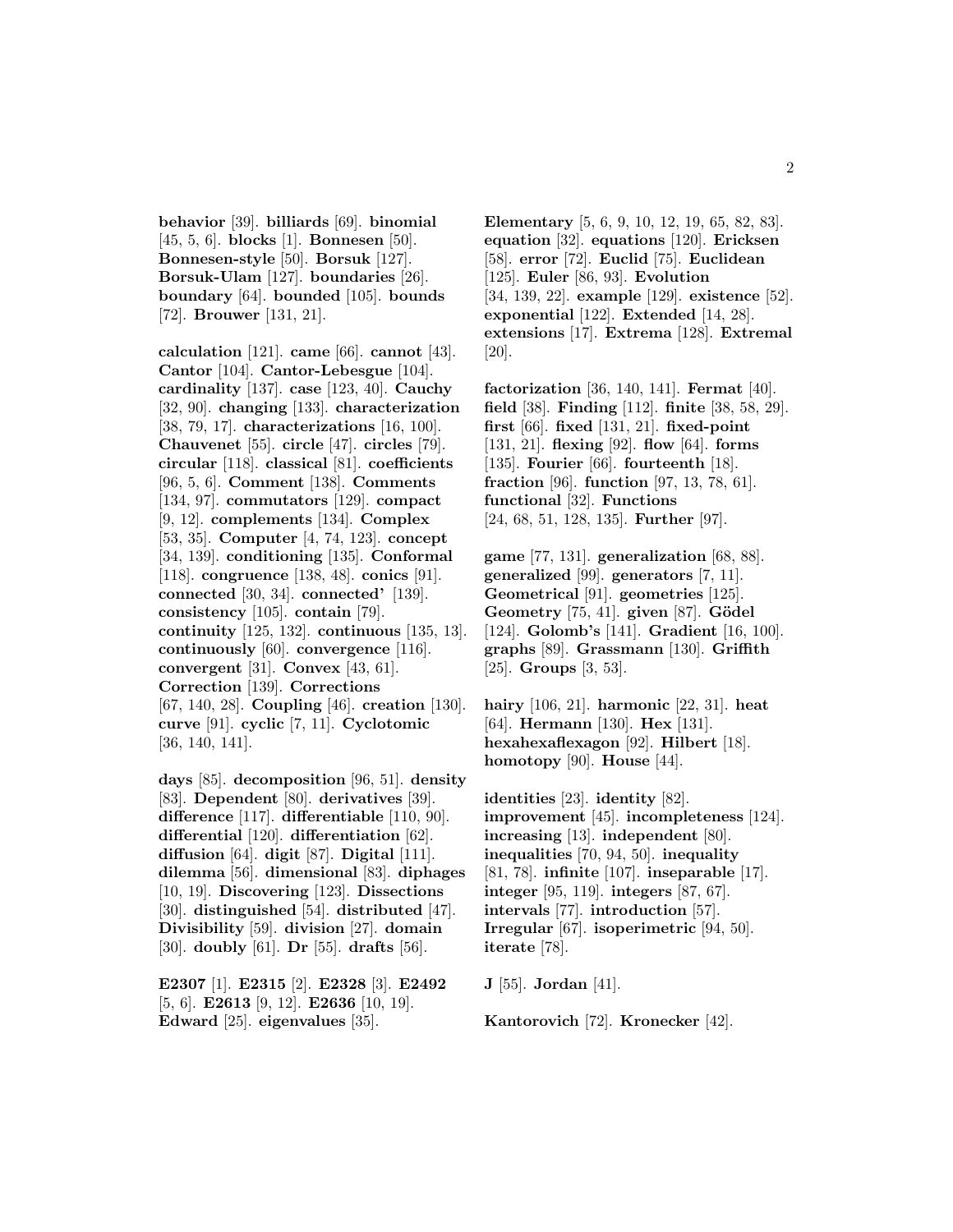**L** [138]. **Laguerre** [114]. **last** [40]. **lattice** [126]. **laws** [49]. **Lebesgue** [104]. **lemma** [120]. **length** [124]. **length-of-proof** [124]. **linear** [127, 130, 120]. **lines** [27]. **Livingston** [138, 138]. **Local** [135]. **lost** [57].

**M** [138, 67]. **manifolds** [84]. **manipulative** [65]. **many** [112]. **Math** [138, 67, 140, 28, 141, 139]. **Mathematics** [102, 4, 81, 73, 103]. **Matrices** [35, 61]. **maximization** [8, 33]. **mean** [14, 28]. **measurable** [52]. **Measure** [137]. **metacyclic** [53]. **method** [65]. **methods** [44]. **metric** [110]. **miniature** [58]. **Minimal** [107, 133]. **minimal-path** [133]. **missing** [87]. **mnemonic** [65]. **mods** [5, 6]. **money** [133]. **Monthly** [138, 67, 140, 28, 141, 139]. **Morley** [37]. **Moser** [94]. **moving** [64]. **MR** [138, 140, 28, 141, 139].

**Neil** [55]. **Neugebauer** [54]. **Neumann** [29]. **no** [138, 67, 140, 28, 141, 110, 139]. **non** [52, 125]. **non-Euclidean** [125]. **non-measurable** [52]. **noncommutative** [22]. **Nonstandard** [115]. **normal** [71]. **normed** [127]. **note** [95, 138, 141]. **notebook** [57].

**objective** [102]. **obstreperous** [86]. **officer** [93]. **old** [114]. **one** [83]. **one-dimensional** [83]. **optimal** [72]. **optimization** [101]. **order** [120]. **orthogonality** [127]. **Otto** [54].

**paradox** [63]. **parametric** [135]. **partial** [96]. **partitions** [95]. **path** [133]. **penosculating** [91]. **perception** [51]. **Perfect** [136]. **periodic** [51]. **periods** [24]. **permanent** [61]. **permutation** [38, 7, 11]. **perspective** [124]. **Picturesque** [122]. **Pixley** [60]. **Pixley-Roy** [60]. **plane** [132, 58, 43, 91, 27, 30]. **point** [131, 21]. **points** [79, 126]. **polygons** [43].

**polynomial** [112]. **Polynomials** [47, 117, 20, 38, 36, 140, 108, 141]. **population** [81]. **precisely** [1]. **Prismatoid** [99]. **prismoid** [99]. **Prisoner** [56]. **Prize** [55]. **Problem** [3, 1, 5, 7, 8, 6, 9, 10, 12, 11, 19, 33, 93, 18, 58, 2, 94, 133, 64, 126]. **problems** [20]. **product** [23, 70]. **product-sum** [23]. **Products** [129, 89]. **professional** [56]. **progressions** [109]. **projective** [35, 132]. **Proof** [40, 98, 124, 106, 42, 90, 82, 83]. **proofs** [21]. **properties** [91]. **property** [108]. **prototype** [64]. **pure** [73].

**quadratic** [108]. **quadrilaterals** [136]. **questions** [109]. **quotients** [117].

**Ramanujan** [57]. **random** [8, 33, 80]. **Rational** [49, 79]. **real** [132]. **reciprocals** [87]. **reciprocity** [49]. **regions** [118]. **regulated** [68]. **related** [94]. **Relation** [4]. **Remarks** [69]. **renewal** [46]. **representations** [53]. **Representatives** [44]. **role** [73]. **Rolle** [98]. **roots** [112]. **Roy** [60].

**S.** [141]. **Schauder** [15]. **Schoenflies** [41]. **Schreiber** [67]. **Schr¨oder** [2]. **Science** [4, 102, 74]. **Search** [101]. **second** [120]. **second-order** [120]. **semimetrizable** [60]. **sequence** [116]. **Sequences** [1]. **series** [86, 66, 45, 113, 31]. **service** [54]. **set** [115, 61]. **sets** [9, 12, 52]. **several** [128]. **shear** [58]. **sides** [95, 119]. **Silverman** [77]. **simple** [45, 42]. **simply** [30]. **simply-connected** [30]. **singular** [13]. **Sloane** [55]. **small** [24]. **Solution** [1, 6, 12, 11, 33, 3, 2]. **solutions** [78]. **Some** [23, 31, 109, 114]. **space** [35, 60]. **spaces** [127, 107]. **special** [40]. **splitting** [17]. **sports** [56]. **stability** [64]. **states** [58]. **Steinhaus** [126]. **stochastic** [61]. **strong** [62]. **Student** [85]. **style** [50]. **subdues** [86]. **subseries** [31]. **subsets** [80]. **sum** [23].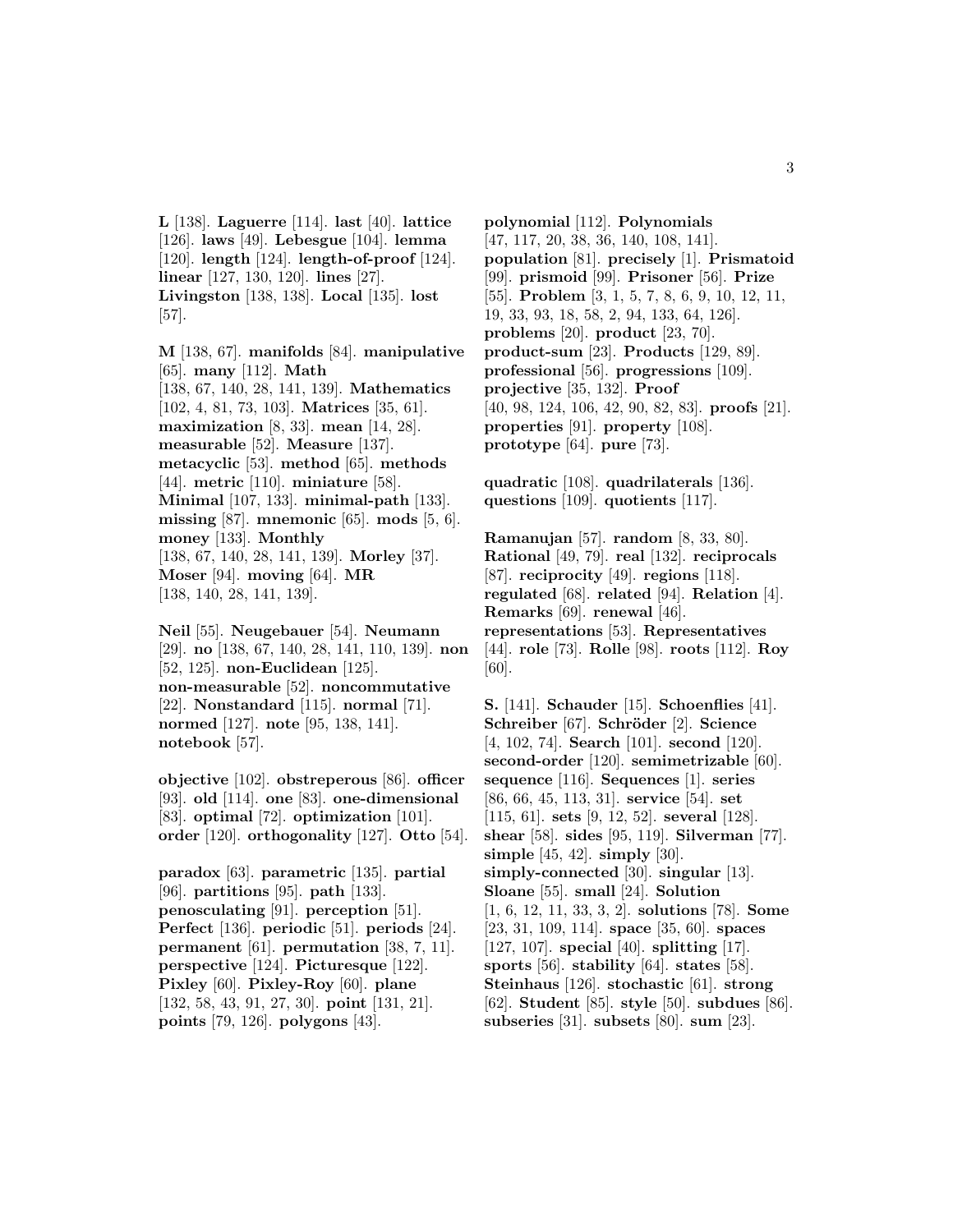**Summing** [113]. **Sums** [87, 122]. **survey** [65]. **symbiosis** [74]. **Symmetric** [62].

**Tarski** [63]. **Taylor** [117]. **tests** [116]. **th** [78]. **their** [89]. **theorem** [98, 46, 127, 104, 124, 106, 131, 42, 72, 21, 88, 37, 40, 105, 90, 71, 83]. **theorems** [36, 140, 41, 141, 123]. **Theoretical** [74]. **theory** [115, 120]. **There** [110]. **tile** [43]. **Tone** [51]. **topological** [107, 34, 139]. **topology** [111]. **transform** [76]. **transpositions** [89]. **treatment** [70]. **Triangles** [119, 95, 84]. **trigonometric** [82]. **triphages** [10, 19]. **trisector** [37]. **type** [70].

**Ulam** [127]. **ultimate** [98]. **umbral** [65]. **Unified** [70]. **uniformly** [47]. **unit** [47]. **Universal** [93, 58]. **use** [90]. **used** [135]. **useful** [120]. **uses** [65].

**values** [14, 28]. **variables** [128, 80]. **variation** [97]. **very** [86].

**W** [141]. **Weierstrass** [70]. **which** [79]. **without** [125, 132]. **work** [114].

**zeros** [47]. **Zolotarev** [88].

# **References**

#### **Knuth:1972:SPK**

[1] Donald E. Knuth. Sequences with precisely  $k + 1$  k-blocks: Solution to problem E2307. American Mathematical Monthly, 79(7):773–774, September 1972. ISSN 0002-9890 (print), 1930-0972 (electronic).

#### **Knuth:1972:SPS**

[2] Donald E. Knuth. Schröder's problem: Solution to problem E2315. American Mathematical Monthly, 79(8):910, October 1972. ISSN 0002-9890 (print), 1930- 0972 (electronic).

# **Knuth:1972:GSP**

[3] Donald E. Knuth. Groups: Solution to problem E2328. American Mathematical Monthly, 79(10):1138–1139, December 1972. ISSN 0002-9890 (print), 1930- 0972 (electronic).

# **Knuth:1974:CSR**

[4] Donald E. Knuth. Computer science and its relation to mathematics. American Mathematical Monthly, 81(??):323– 343, April 1974. CODEN AMMYAE. ISSN 0002-9890 (print), 1930-0972 (electronic). A shorter form of this article appeared in *American Scientist* **61** (1973), 707–713; reprinted in *Computers and People* **23**,9 (September 1974), 8– 11; and in *Mathematics: People, Problems, Results*, ed. by Douglas M. Campbell and John C. Higgins, vol. 3 (Belmont, Calif.: Wadsworth, 1984), 37– 47. Hungarian translation in *Matematikai Lapok* **24** (1973, published 1975), 345–363. Slovenian translation in *Obzornik za Matematiko in Fiziko* **22** (1975), 129–138, 161–167. Slovak translation (abridged) in *Pokroky Matematiky, Fiziky a Astronomie* **21** (1976), 88–96. Russian translation by Natal'ia G. Gurevich in *Sovremennye Problemy Matematiki* **11**,12 (Moscow: Znanie, 1977), 4–32.

# **Knuth:1974:EPE**

[5] Donald E. Knuth. Elementary problem E2492 (binomial coefficients and mods). American Mathematical Monthly, 81: 902, 1974. ISSN 0002-9890 (print), 1930- 0972 (electronic). Solutions in [6].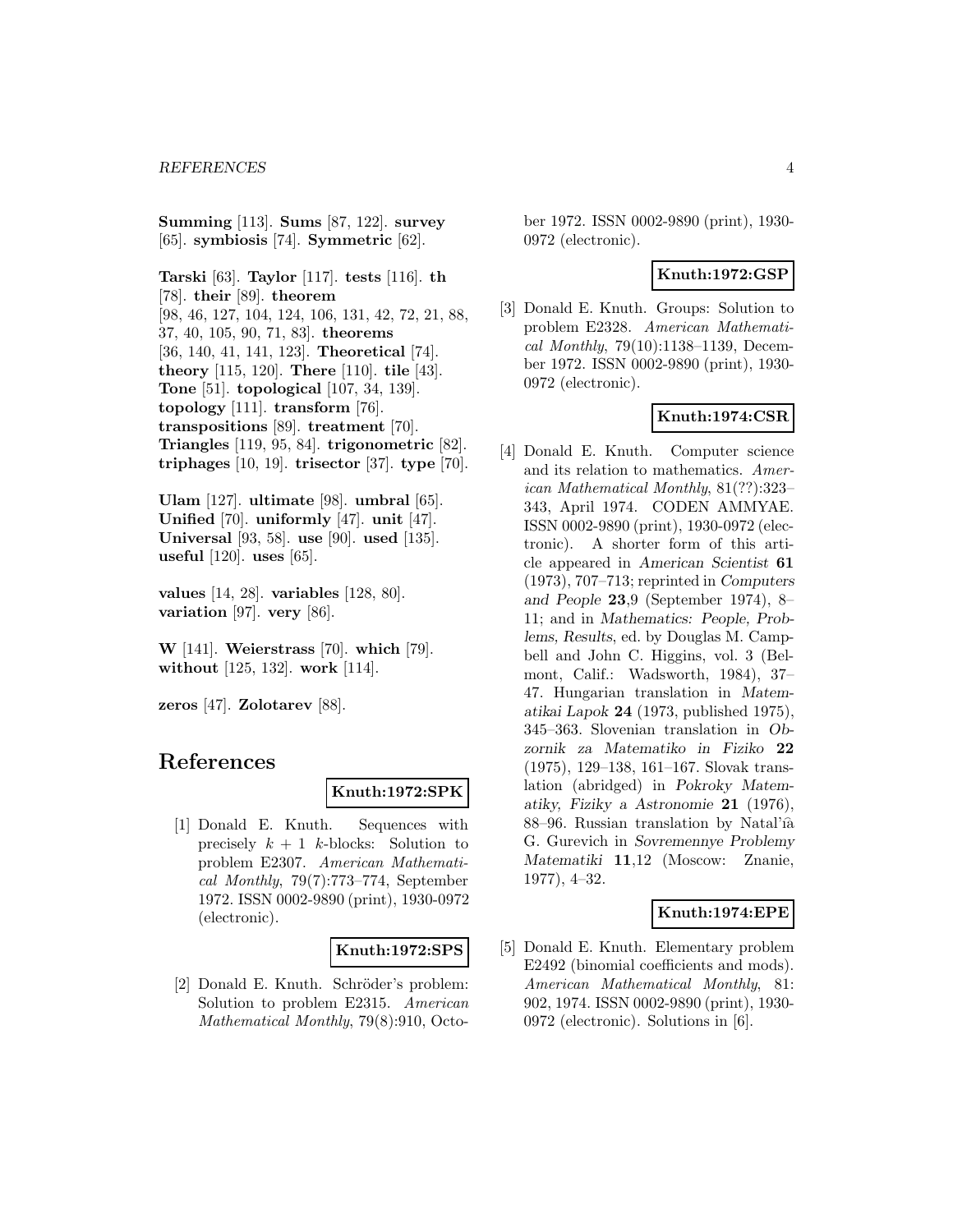# **Knuth:1975:SEP**

[6] Donald E. Knuth. Solution to elementary problem E2492 (binomial coefficients and mods). American Mathematical Monthly, 82:855, 1975. ISSN 0002- 9890 (print), 1930-0972 (electronic). Original problem in [5].

# **Knuth:1975:PCP**

[7] Donald E. Knuth. Problem 6049 (cyclic permutation generators). American Mathematical Monthly, 82:856, 1975. ISSN 0002-9890 (print), 1930-0972 (electronic). Solutions in [11].

# **Knuth:1975:PRM**

[8] Donald E. Knuth. Problem 6050 (random maximization). American Mathematical Monthly, 82:856, 1975. ISSN 0002-9890 (print), 1930-0972 (electronic). Solutions in [33].

# **Knuth:1976:EPE**

[9] Donald E. Knuth. Elementary problem E2613 (compact sets). American Mathematical Monthly, 83:656, 1976. ISSN 0002-9890 (print), 1930-0972 (electronic). Solution in [12].

# **Knuth:1977:EPE**

[10] Donald E. Knuth. Elementary problem E2636 (diphages and triphages). American Mathematical Monthly, 84: 134, 1977. ISSN 0002-9890 (print), 1930- 0972 (electronic).

#### **Knuth:1977:SPCa**

[11] Donald E. Knuth. Solution to problem 6049 (cyclic permutation generators). American Mathematical Monthly, 84:397, 1977. ISSN 0002-9890 (print), 1930-0972 (electronic). Original problem in [7].

# **Knuth:1977:SEP**

[12] Donald E. Knuth. Solution to elementary problem E2613 (compact sets). American Mathematical Monthly, 84: 827–828, 1977. ISSN 0002-9890 (print), 1930-0972 (electronic). Original problem in [9].

# **Takacs:1978:ICS**

[13] Lajos Takács. An increasing continuous singular function. American Mathematical Monthly, 85(1):35–37, ???? 1978. CODEN AMMYAE. ISSN 0002-9890 (print), 1930-0972 (electronic).

# **Anonymous:1978:EMV**

[14] Anonymous. Extended mean values. American Mathematical Monthly, 85(2): 84–90, ???? 1978. See corrections [28].

### **Halmos:1978:SB**

[15] P. R. Halmos. Schauder bases. American Mathematical Monthly, 85(4):256– 257, ???? 1978. CODEN AMMYAE. ISSN 0002-9890 (print), 1930-0972 (electronic).

# **Bear:1978:GCA**

[16] H. S. Bear and G. N. Hile. Gradient characterizations of analyticity. American Mathematical Monthly, 85(5):333– 337, ???? 1978. CODEN AMMYAE. ISSN 0002-9890 (print), 1930-0972 (electronic).

#### **Norris:1978:CSI**

[17] Michael J. Norris and William Yslas Vélez. A characterization of the splitting of inseparable algebraic extensions.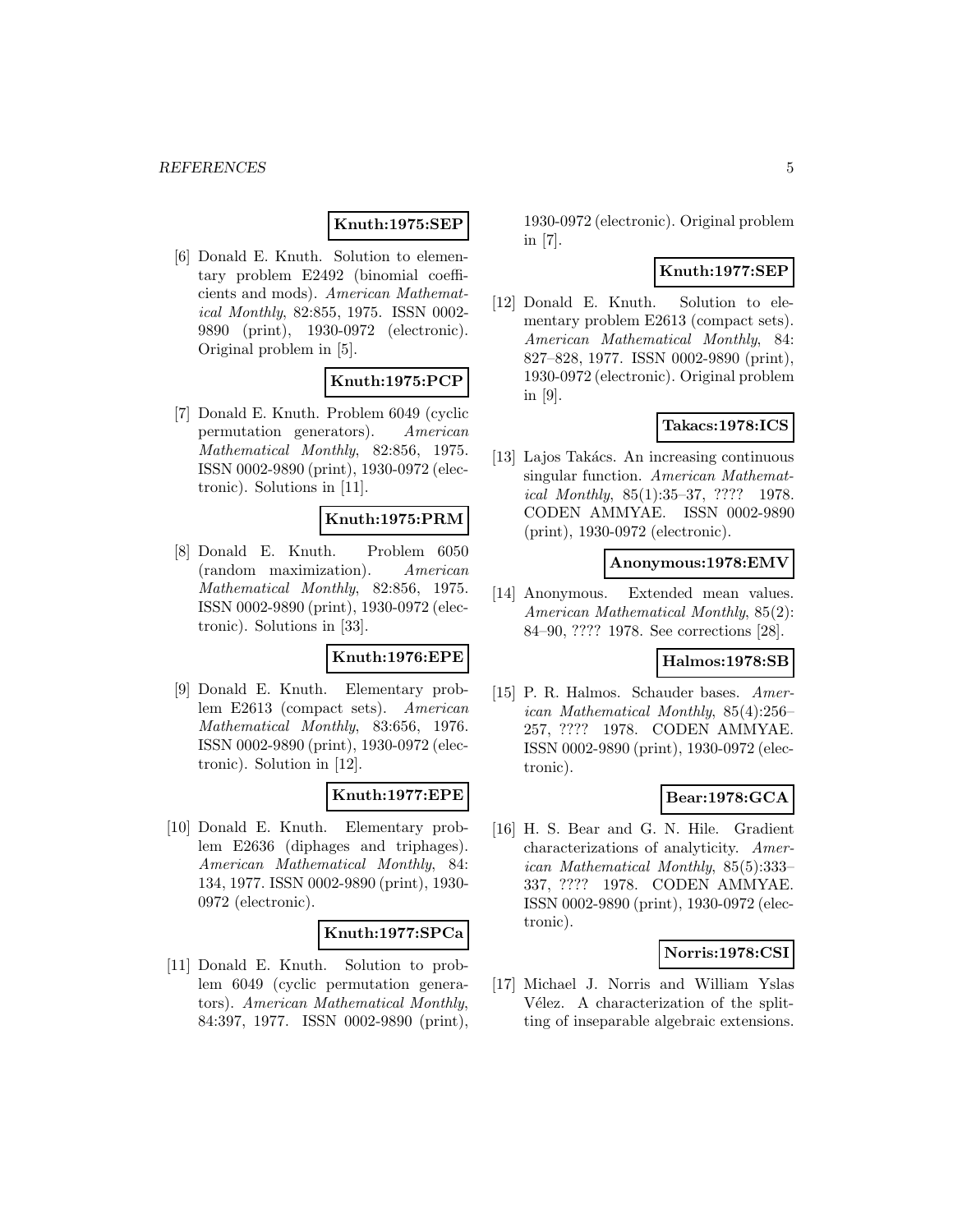American Mathematical Monthly, 85(5): 338–341, ???? 1978. CODEN AM-MYAE. ISSN 0002-9890 (print), 1930- 0972 (electronic).

# **Humphreys:1978:HFP**

[18] J. E. Humphreys. Hilbert's fourteenth problem. American Mathematical Monthly, 85(5):341–353, ???? 1978. CODEN AMMYAE. ISSN 0002-9890 (print), 1930-0972 (electronic).

# **Knuth:1978:EPE**

[19] Donald E. Knuth. Elementary problem E2636 (diphages and triphages). American Mathematical Monthly, 85:385–386, 1978. ISSN 0002-9890 (print), 1930-0972 (electronic).

# **Boas:1978:EPP**

[20] R. P. Boas. Extremal problems for polynomials. American Mathematical Monthly, 85(6):473-475, ???? 1978. CODEN AMMYAE. ISSN 0002-9890 (print), 1930-0972 (electronic).

#### **Milnor:1978:APH**

[21] John Milnor. Analytic proofs of the "hairy ball theorem" and the Brouwer fixed-point theorem. American Mathematical Monthly, 85(7):521-524, ???? 1978. CODEN AMMYAE. ISSN 0002- 9890 (print), 1930-0972 (electronic).

# **Gross:1978:ENH**

[22] Kenneth I. Gross. On the evolution of noncommutative harmonic analysis. American Mathematical Monthly, 85(7): 525–548, ???? 1978. CODEN AM-MYAE. ISSN 0002-9890 (print), 1930- 0972 (electronic).

# **Carlitz:1978:SPS**

[23] L. Carlitz. Some product-sum identities. American Mathematical Monthly, 85(7):570–572, ???? 1978. CODEN AM-MYAE. ISSN 0002-9890 (print), 1930- 0972 (electronic).

# **Cignoli:1978:FAS**

[24] R. Cignoli and J. Hounie. Functions with arbitrarily small periods. American Mathematical Monthly, 85(7):582– 584, ???? 1978. CODEN AMMYAE. ISSN 0002-9890 (print), 1930-0972 (electronic).

# **Zelinka:1978:EGB**

[25] Martha Zelinka. Edward Griffith Begle. American Mathematical Monthly, 85 (8):629–631, ???? 1978. CODEN AM-MYAE. ISSN 0002-9890 (print), 1930- 0972 (electronic).

# **Bauer:1978:AAB**

[26] Heinz Bauer. Approximation and abstract boundaries. American Mathematical Monthly, 85(8):632–647, ???? 1978. CODEN AMMYAE. ISSN 0002-9890 (print), 1930-0972 (electronic).

# **Wetzel:1978:DPL**

[27] John E. Wetzel. On the division of the plane by lines. American Mathematical Monthly, 85(8):647–656, ???? 1978. CODEN AMMYAE. ISSN 0002-9890 (print), 1930-0972 (electronic).

#### **Leach:1978:CEM**

[28] E. B. Leach and M. C. Sholander. Corrections to: "Extended mean values" [Amer. Math. Monthly **85** (1978), no. 2, 84–90, MR **58** #22428]. American Mathematical Monthly, 85(8):656, ????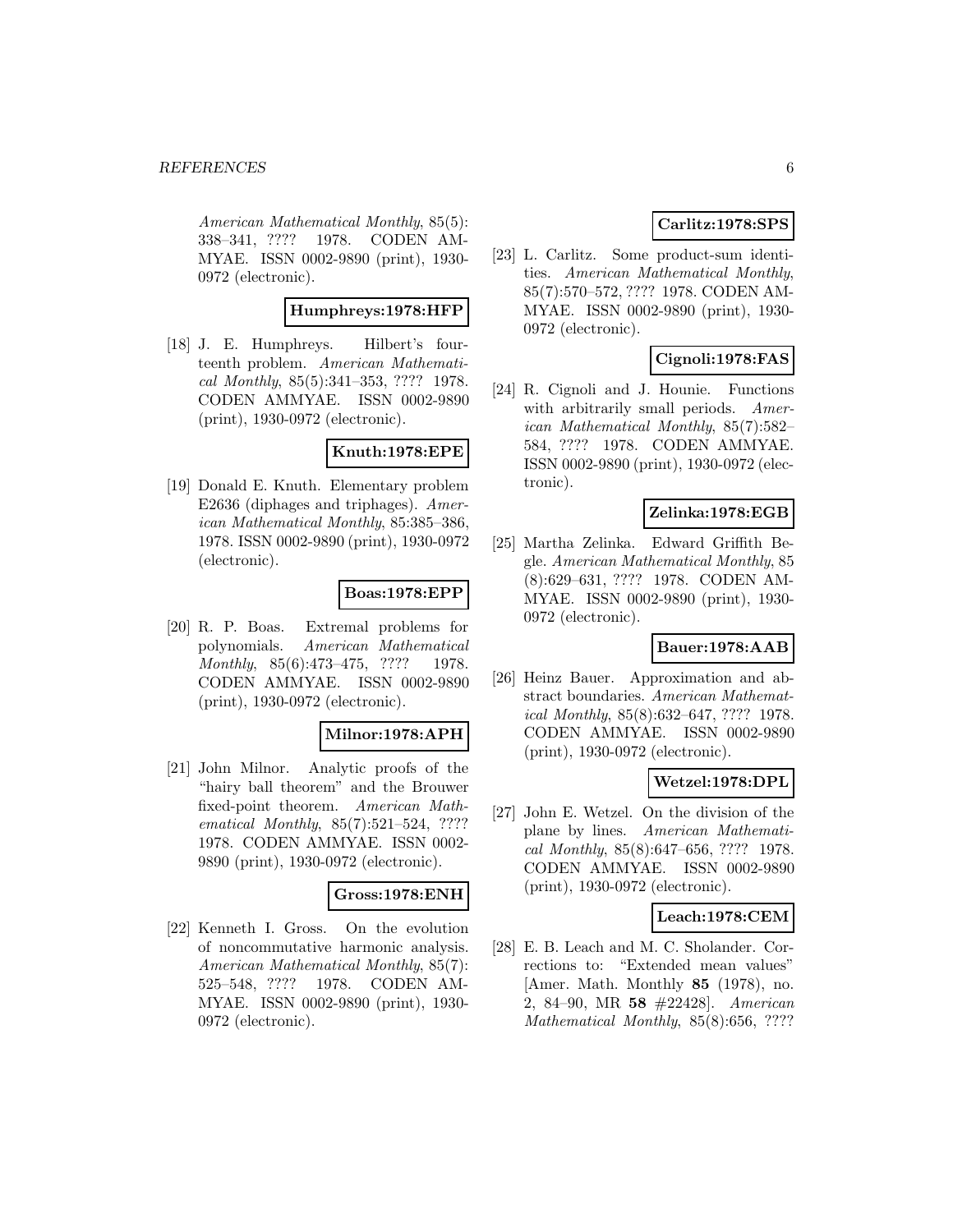1978. CODEN AMMYAE. ISSN 0002- 9890 (print), 1930-0972 (electronic). See [14].

### **Moore:1978:AFN**

[29] Calvin C. Moore. Approximately finite von Neumann algebras. American Mathematical Monthly, 85(8):657–659, ???? 1978. CODEN AMMYAE. ISSN 0002- 9890 (print), 1930-0972 (electronic).

### **Wetzel:1978:DSC**

[30] John E. Wetzel. Dissections of a simply-connected plane domain. American Mathematical Monthly, 85(8):660– 661, ???? 1978. CODEN AMMYAE. ISSN 0002-9890 (print), 1930-0972 (electronic).

# **Wadhwa:1978:SCS**

[31] A. D. Wadhwa. Some convergent subseries of the harmonic series. American Mathematical Monthly, 85(8):661– 663, ???? 1978. CODEN AMMYAE. ISSN 0002-9890 (print), 1930-0972 (electronic).

#### **Letac:1978:CFE**

[32] Gérard Letac. Cauchy functional equation again. American Mathematical Monthly, 85(8):663-664, ???? 1978. CODEN AMMYAE. ISSN 0002-9890 (print), 1930-0972 (electronic).

#### **Knuth:1978:SPR**

[33] Donald E. Knuth. Solution to problem 6050 (random maximization). American Mathematical Monthly, 85:686–688, 1978. ISSN 0002-9890 (print), 1930-0972 (electronic). Original problem in [8].

# **Wilder:1978:ETC**

[34] R. L. Wilder. Evolution of the topological concept of "connected". American Mathematical Monthly, 85(9):720– 726, ???? 1978. CODEN AMMYAE. ISSN 0002-9890 (print), 1930-0972 (electronic). See [139].

### **Alexander:1978:MEC**

[35] J. C. Alexander. Matrices, eigenvalues, and complex projective space. American Mathematical Monthly, 85(9):727– 733, ???? 1978. CODEN AMMYAE. ISSN 0002-9890 (print), 1930-0972 (electronic).

### **Golomb:1978:CPF**

[36] Solomon W. Golomb. Cyclotomic polynomials and factorization theorems. American Mathematical Monthly, 85(9): 734–737, ???? 1978. CODEN AM-MYAE. ISSN 0002-9890 (print), 1930- 0972 (electronic). See corrections [140] and note [141].

#### **Oakley:1978:MTT**

[37] Cletus O. Oakley and Justine C. Baker. The Morley trisector theorem. American Mathematical Monthly, 85(9):737– 745, ???? 1978. CODEN AMMYAE. ISSN 0002-9890 (print), 1930-0972 (electronic).

### **Carlitz:1978:CPP**

[38] L. Carlitz and Jo Ann Lutz. A characterization of permutation polynomials over a finite field. American Mathematical Monthly, 85(9):746–748, ???? 1978. CODEN AMMYAE. ISSN 0002-9890 (print), 1930-0972 (electronic).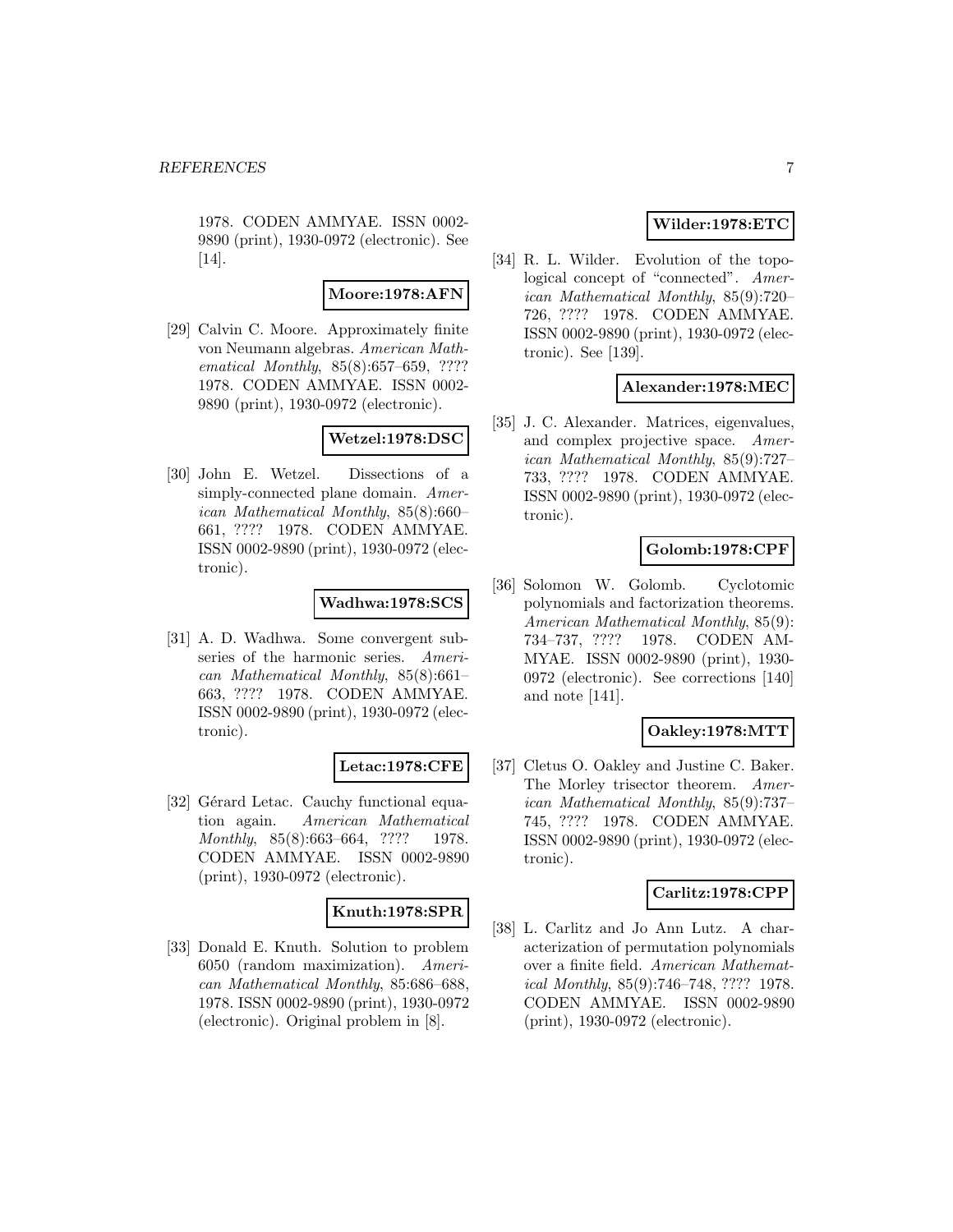#### **Boas:1978:ABD**

[39] R. P. Boas, H. Pollard, and D. V. Widder. The asymptotic behavior of derivatives. American Mathematical Monthly, 85(9):749–750, ???? 1978. CODEN AM-MYAE. ISSN 0002-9890 (print), 1930- 0972 (electronic).

### **Powell:1978:PSC**

[40] Barry Powell. Proof of a special case of Fermat's last theorem. American Mathematical Monthly, 85(9):750–751, ???? 1978. CODEN AMMYAE. ISSN 0002- 9890 (print), 1930-0972 (electronic).

#### **Guggenheimer:1978:JST**

[41] H. Guggenheimer. The Jordan and Schoenflies theorems in axiomatic geometry. American Mathematical Monthly, 85(9):753–756, ???? 1978. CODEN AM-MYAE. ISSN 0002-9890 (print), 1930- 0972 (electronic).

#### **Greiter:1978:SPT**

[42] Gebhard Greiter. A simple proof for a theorem of Kronecker. American Mathematical Monthly, 85(9):756–757, ???? 1978. CODEN AMMYAE. ISSN 0002- 9890 (print), 1930-0972 (electronic).

# **Niven:1978:CPC**

[43] Ivan Niven. Convex polygons that cannot tile the plane. American Mathematical Monthly, 85(10):785–792, ???? 1978. CODEN AMMYAE. ISSN 0002-9890 (print), 1930-0972 (electronic).

#### **Saari:1978:AMH**

[44] Donald G. Saari. Apportionment methods and the House of Representatives. American Mathematical Monthly, 85 (10):792–802, ???? 1978. CODEN AM-MYAE. ISSN 0002-9890 (print), 1930- 0972 (electronic).

#### **Gerber:1978:SIB**

[45] Leon Gerber. A simple improvement on the binomial series. American Mathematical Monthly, 85(10):808–809, ???? 1978. CODEN AMMYAE. ISSN 0002- 9890 (print), 1930-0972 (electronic).

# **Athreya:1978:CRT**

[46] K. Athreya, D. McDonald, and P. Ney. Coupling and the renewal theorem. American Mathematical Monthly, 85 (10):809–814, ???? 1978. CODEN AM-MYAE. ISSN 0002-9890 (print), 1930- 0972 (electronic).

### **OHara:1978:PZU**

[47] Patrick J. O'Hara and Rene S. Rodriguez. Polynomials with zeros uniformly distributed on the unit circle. American Mathematical Monthly, 85 (10):814–817, ???? 1978. CODEN AM-MYAE. ISSN 0002-9890 (print), 1930- 0972 (electronic).

# **Livingston:1978:C**

[48] A. E. Livingston and M. L. Livingston. The congruence  $a^{r+s} \equiv a^r \pmod{m}$ . American Mathematical Monthly, 85(2): 97–100, ???? 1978. CODEN AMMYAE. ISSN 0002-9890 (print), 1930-0972 (electronic). See comment [138].

# **Lehmer:1978:RRL**

[49] Emma Lehmer. Rational reciprocity laws. American Mathematical Monthly, 85(??):467–472, ???? 1978.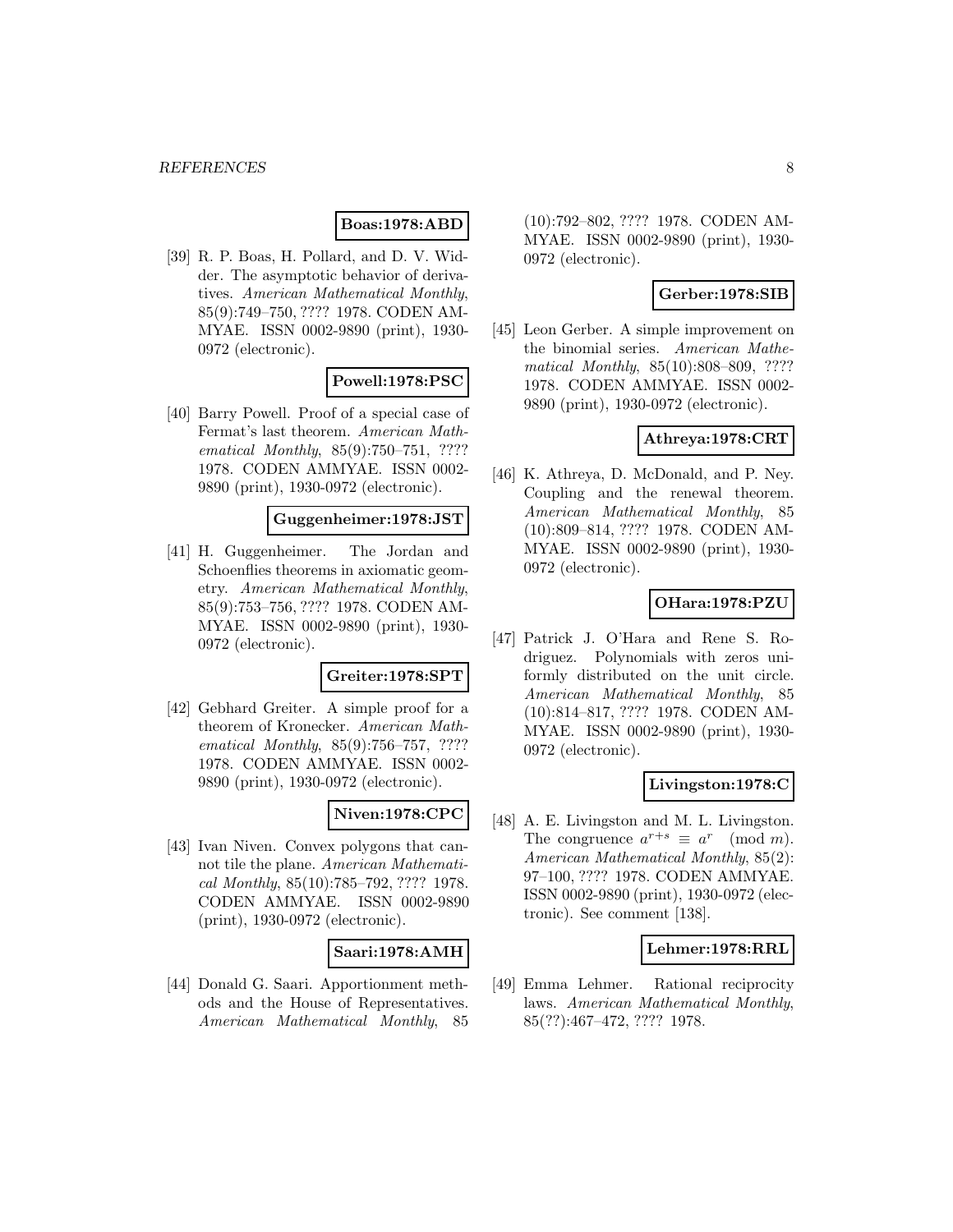#### **Osserman:1979:BSI**

[50] Robert Osserman. Bonnesen-style isoperimetric inequalities. American Mathematical Monthly, 86(1):1-29, ???? 1979. CODEN AMMYAE. ISSN 0002- 9890 (print), 1930-0972 (electronic).

# **Gale:1979:TPD**

[51] David Gale. Tone perception and decomposition of periodic functions. American Mathematical Monthly, 86(1): 36–42, ???? 1979. CODEN AMMYAE. ISSN 0002-9890 (print), 1930-0972 (electronic).

### **Mauldin:1979:ENM**

[52] R. Daniel Mauldin. The existence of non-measurable sets. American Mathematical Monthly, 86(1):45–46, ???? 1979. CODEN AMMYAE. ISSN 0002- 9890 (print), 1930-0972 (electronic).

#### **Basmaji:1979:CRM**

[53] B. G. Basmaji. Complex representations of metacyclic groups. American Mathematical Monthly, 86(1):47– 48, ???? 1979. CODEN AMMYAE. ISSN 0002-9890 (print), 1930-0972 (electronic).

# **Boas:1979:ADS**

[54] R. P. Boas. Award for distinguished service to Otto Neugebauer. American Mathematical Monthly, 86(2):77– 78, ???? 1979. CODEN AMMYAE. ISSN 0002-9890 (print), 1930-0972 (electronic).

#### **Roselle:1979:ACP**

[55] David P. Roselle. Award of the Chauvenet Prize to Dr. Neil J. A. Sloane. American Mathematical Monthly, 86(2):

79, ???? 1979. CODEN AMMYAE. ISSN 0002-9890 (print), 1930-0972 (electronic).

### **Brams:1979:PDP**

[56] Steven J. Brams and Philip D. Straffin, Jr. Prisoner's dilemma and professional sports drafts. American Mathematical Monthly, 86(2):80–88, ???? 1979. CODEN AMMYAE. ISSN 0002-9890 (print), 1930-0972 (electronic).

### **Andrews:1979:IRL**

[57] George E. Andrews. An introduction to Ramanujan's "lost" notebook. American Mathematical Monthly, 86(2):89– 108, ???? 1979. CODEN AMMYAE. ISSN 0002-9890 (print), 1930-0972 (electronic).

# **Knowles:1979:USF**

[58] James K. Knowles. Universal states of finite anti-plane shear: Ericksen's problem in miniature. American Mathematical Monthly, 86(2):109–113, ???? 1979. CODEN AMMYAE. ISSN 0002-9890 (print), 1930-0972 (electronic).

#### **Harborth:1979:D**

[59] Heiko Harborth. Divisibility of  $\binom{m}{k}$  by  $m(m-1)\cdots(m-h+1)$ . American Mathematical Monthly, 86(2):115-117, ???? 1979. CODEN AMMYAE. ISSN 0002- 9890 (print), 1930-0972 (electronic).

### **Kenton:1979:PRS**

[60] S. A. Kenton and S. D. Shore. The Pixley-Roy space is continuously semimetrizable. American Mathematical Monthly, 86(2):117–119, ???? 1979. CODEN AMMYAE. ISSN 0002-9890 (print), 1930-0972 (electronic).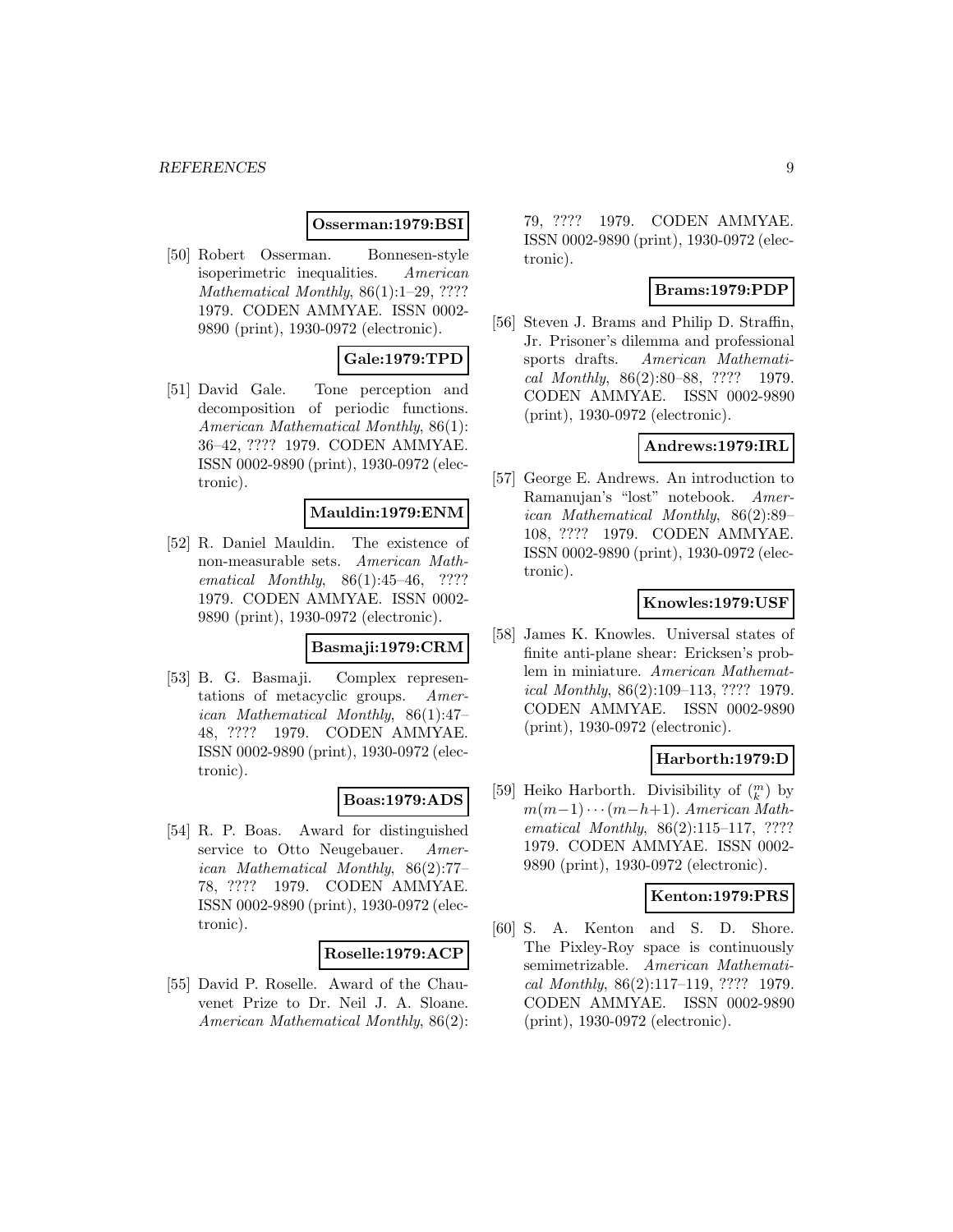# **Wang:1979:WPF**

[61] Edward T. H. Wang. When is the permanent function convex on the set of doubly stochastic matrices. American Mathematical Monthly, 86(2):119– 121, ???? 1979. CODEN AMMYAE. ISSN 0002-9890 (print), 1930-0972 (electronic).

# **Belna:1979:SSD**

[62] C. L. Belna, M. J. Evans, and P. D. Humke. Symmetric and strong differentiation. American Mathematical Monthly, 86(2):121-123, ???? 1979. CODEN AMMYAE. ISSN 0002-9890 (print), 1930-0972 (electronic).

### **Stromberg:1979:BTP**

[63] Karl Stromberg. The Banach-Tarski paradox. American Mathematical Monthly, 86(3):151-161, ???? 1979. CODEN AMMYAE. ISSN 0002-9890 (print), 1930-0972 (electronic).

#### **Oulton:1979:SAP**

[64] D. B. Oulton, D. J. Wollkind, and R. N. Maurer. A stability analysis of a prototype moving boundary problem in heat flow and diffusion. American Mathematical Monthly, 86(3):175–186, ???? 1979. CODEN AMMYAE. ISSN 0002-9890 (print), 1930-0972 (electronic).

#### **Guinand:1979:UMS**

[65] Andrew P. Guinand. The umbral method: a survey of elementary mnemonic and manipulative uses. American Mathematical Monthly, 86(3): 187–195, ???? 1979. CODEN AM-MYAE. ISSN 0002-9890 (print), 1930- 0972 (electronic).

# **Bochner:1979:FSC**

[66] Salomon Bochner. Fourier series came first. American Mathematical Monthly, 86(3):197–199, ???? 1979. CODEN AM-MYAE. ISSN 0002-9890 (print), 1930- 0972 (electronic).

# **Garten:1979:CII**

[67] Scott Garten. Corrections to: "Irregular integers" (Amer. Math. Monthly **85** (1978), no. 3, 165–172) by M. Schreiber. American Mathematical Monthly, 86(3): 199, ???? 1979. CODEN AMMYAE. ISSN 0002-9890 (print), 1930-0972 (electronic).

### **Davison:1979:GRF**

[68] T. M. K. Davison. A generalization of regulated functions. American Mathematical Monthly, 86(3):202–204, ???? 1979. CODEN AMMYAE. ISSN 0002- 9890 (print), 1930-0972 (electronic).

# **Sine:1979:RB**

[69] Robert Sine and Vladislav Kreĭnovič. Remarks on billiards. American Mathematical Monthly, 86(3):204–206, ???? 1979. CODEN AMMYAE. ISSN 0002- 9890 (print), 1930-0972 (electronic).

#### **El-Neweihi:1979:UTI**

[70] Emad El-Neweihi and Frank Proschan. Unified treatment of inequalities of the Weierstrass product type. American Mathematical Monthly, 86(3):206–208, ???? 1979. CODEN AMMYAE. ISSN 0002-9890 (print), 1930-0972 (electronic).

#### **Waterhouse:1979:NBT**

[71] William C. Waterhouse. The normal basis theorem. American Mathematical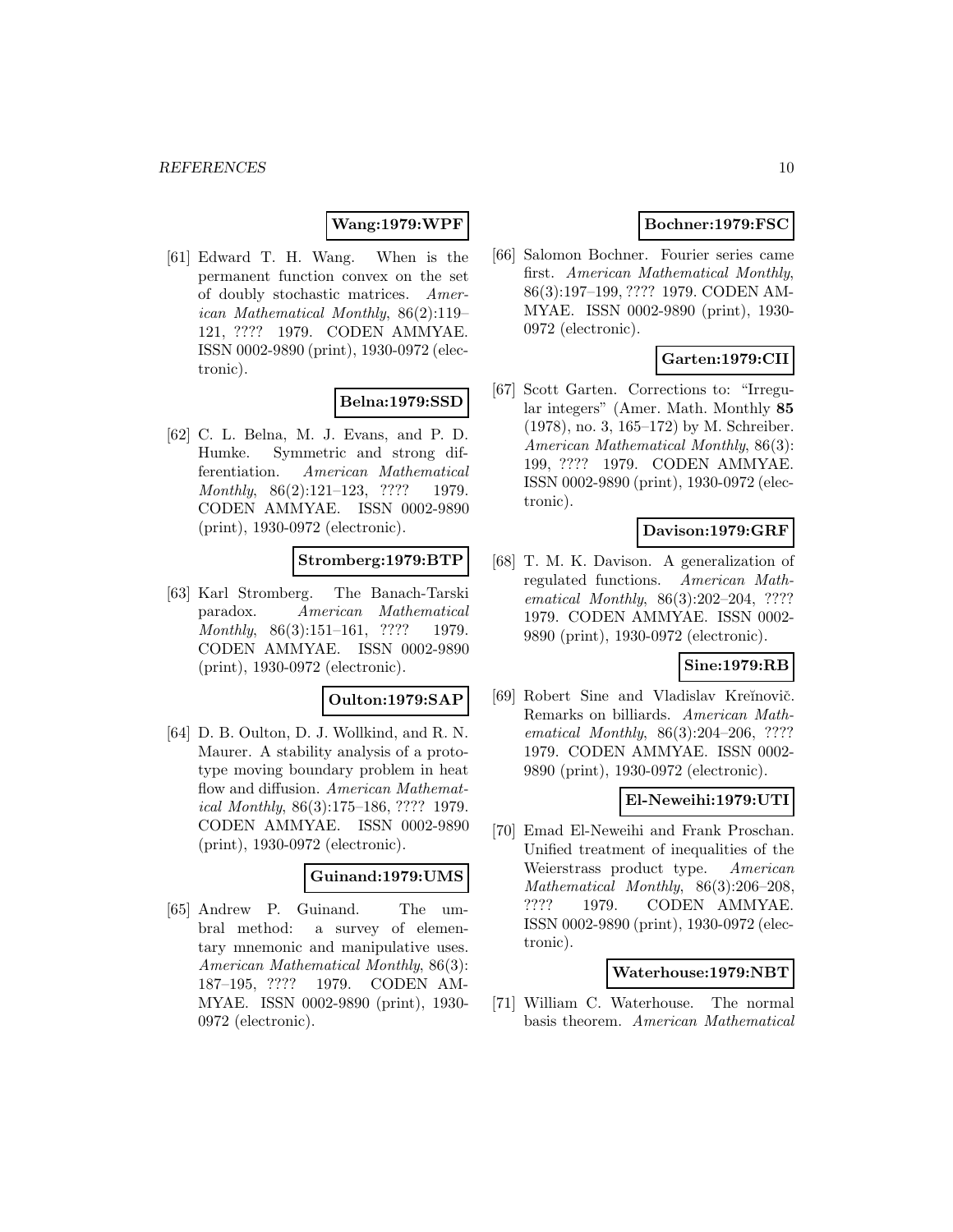Monthly, 86(3):212, ???? 1979. CODEN AMMYAE. ISSN 0002-9890 (print), 1930-0972 (electronic).

# **Miel:1979:KTO**

[72] G. J. Miel. The Kantorovich theorem with optimal error bounds. American Mathematical Monthly, 86(3):212– 215, ???? 1979. CODEN AMMYAE. ISSN 0002-9890 (print), 1930-0972 (electronic).

# **Bernstein:1979:RAP**

[73] Dorothy L. Bernstein. The role of applications in pure mathematics. American Mathematical Monthly, 86(4):245– 253, ???? 1979. CODEN AMMYAE. ISSN 0002-9890 (print), 1930-0972 (electronic).

# **Harrow:1979:TAC**

[74] Keith Harrow. Theoretical and applied computer science: antagonism or symbiosis. American Mathematical Monthly, 86(4):253–260, ???? 1979. CODEN AM-MYAE. ISSN 0002-9890 (print), 1930- 0972 (electronic).

#### **Fisher:1979:GAE**

[75] J. C. Fisher. Geometry according to Euclid. American Mathematical Monthly, 86(4):260–270, ???? 1979. CODEN AM-MYAE. ISSN 0002-9890 (print), 1930- 0972 (electronic).

#### **Widder:1979:AT**

[76] D. V. Widder. The Airy transform. American Mathematical Monthly, 86(4): 271–277, ???? 1979. CODEN AM-MYAE. ISSN 0002-9890 (print), 1930- 0972 (electronic).

# **Evans:1979:SGI**

[77] Ronald J. Evans. Silverman's game on intervals. American Mathematical Monthly, 86(4):277-281, ???? 1979. CODEN AMMYAE. ISSN 0002-9890 (print), 1930-0972 (electronic).

# **Turdza:1979:SII**

[78] Erwin Turdza. The solutions of an inequality for the nth iterate of a function. American Mathematical Monthly, 86(4):281–283, ???? 1979. CODEN AM-MYAE. ISSN 0002-9890 (print), 1930- 0972 (electronic).

# **Humke:1979:CCW**

[79] Paul D. Humke and Lawrence L. Krajewski. A characterization of circles which contain rational points. American Mathematical Monthly, 86(4):287– 290, ???? 1979. CODEN AMMYAE. ISSN 0002-9890 (print), 1930-0972 (electronic).

# **Wang:1979:DRV**

[80] Y. H. Wang. Dependent random variables with independent subsets. American Mathematical Monthly, 86(4):290– 292, ???? 1979. CODEN AMMYAE. ISSN 0002-9890 (print), 1930-0972 (electronic).

#### **Anderson:1979:ACI**

[81] David H. Anderson. The application of a classical inequality to population mathematics. American Mathematical Monthly, 86(4):294-296, ???? 1979. CODEN AMMYAE. ISSN 0002-9890 (print), 1930-0972 (electronic).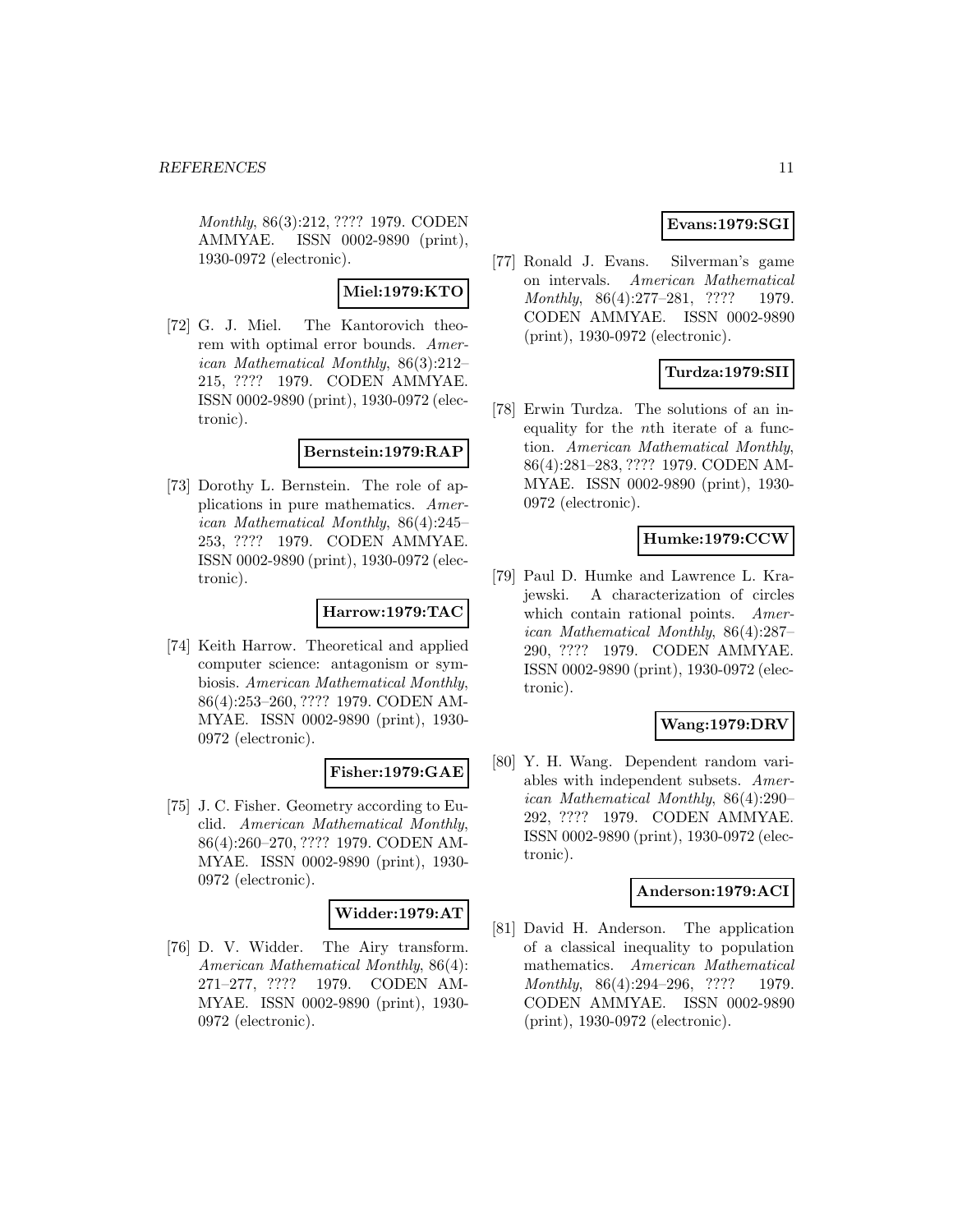# **Young:1979:EPT**

[82] Robert M. Young. An elementary proof of a trigonometric identity. American Mathematical Monthly, 86(4):296– 297, ???? 1979. CODEN AMMYAE. ISSN 0002-9890 (print), 1930-0972 (electronic).

# **Zajicek:1979:EPO**

[83] Luděk Zajíček. An elementary proof of the one-dimensional density theorem. American Mathematical Monthly, 86(4): 297–298, ???? 1979. CODEN AM-MYAE. ISSN 0002-9890 (print), 1930- 0972 (electronic).

#### **Chern:1979:TM**

[84] Shiing Shen Chern. From triangles to manifolds. American Mathematical Monthly, 86(5):339–349, ???? 1979. CODEN AMMYAE. ISSN 0002-9890 (print), 1930-0972 (electronic).

#### **Brenner:1979:SD**

[85] J. L. Brenner. Student days—1930. American Mathematical Monthly, 86(5): 350–356, ???? 1979. CODEN AM-MYAE. ISSN 0002-9890 (print), 1930- 0972 (electronic).

#### **Barbeau:1979:ESV**

[86] E. J. Barbeau. Euler subdues a very obstreperous series. American Mathematical Monthly, 86(5):356–372, ???? 1979. CODEN AMMYAE. ISSN 0002-9890 (print), 1930-0972 (electronic).

#### **Baillie:1979:SRI**

[87] Robert Baillie. Sums of reciprocals of integers missing a given digit. American Mathematical Monthly, 86(5):372– 374, ???? 1979. CODEN AMMYAE.

ISSN 0002-9890 (print), 1930-0972 (electronic).

### **Morton:1979:GZT**

[88] Patrick Morton. A generalization of Zolotarev's theorem. American Mathematical Monthly, 86(5):374–375, ???? 1979. CODEN AMMYAE. ISSN 0002- 9890 (print), 1930-0972 (electronic).

### **Higgs:1979:PTT**

[89] Denis Higgs and Paul de Witte. On products of transpositions and their graphs. American Mathematical Monthly, 86(5):376-380, ???? 1979. CODEN AMMYAE. ISSN 0002-9890 (print), 1930-0972 (electronic).

# **Vyborny:1979:UDH**

[90] R. Výborný. On the use of a differentiable homotopy in the proof of the Cauchy theorem. American Mathematical Monthly, 86(5):380–382, ???? 1979. CODEN AMMYAE. ISSN 0002-9890 (print), 1930-0972 (electronic).

# **Schot:1979:GPP**

[91] Steven H. Schot. Geometrical properties of the penosculating conics of a plane curve. American Mathematical Monthly, 86(6):449–457, ???? 1979. CODEN AM-MYAE. ISSN 0002-9890 (print), 1930- 0972 (electronic).

#### **McLean:1979:FH**

[92] T. Bruce McLean. V-flexing the hexahexaflexagon. American Mathematical Monthly, 86(6):457–466, ???? 1979. CODEN AMMYAE. ISSN 0002-9890 (print), 1930-0972 (electronic).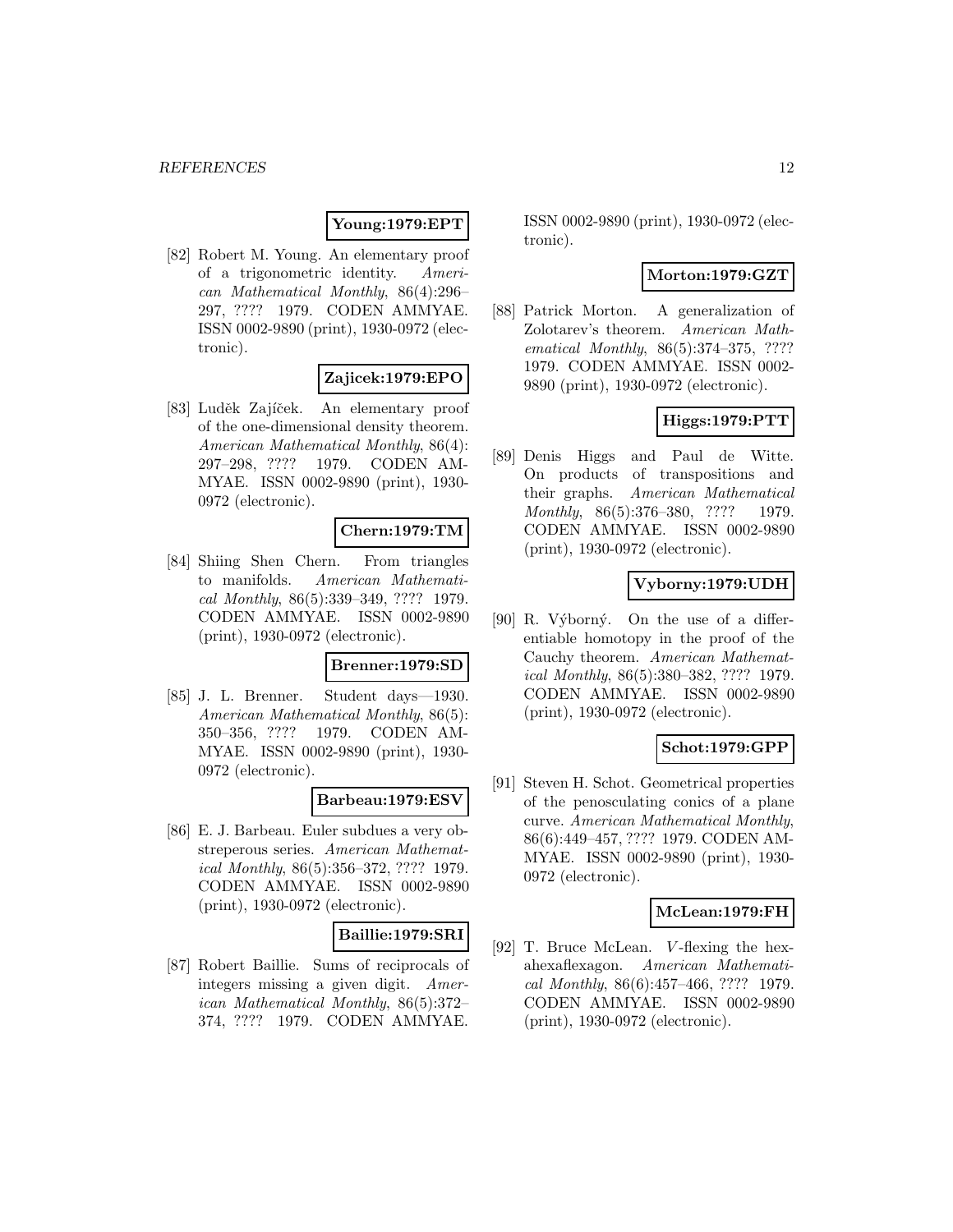# **Evans:1979:UAE**

[93] Trevor Evans. Universal algebra and Euler's officer problem. American Mathematical Monthly, 86(6):466–473, ???? 1979. CODEN AMMYAE. ISSN 0002- 9890 (print), 1930-0972 (electronic).

# **Lutwak:1979:IIR**

[94] E. Lutwak. On isoperimetric inequalities related to a problem of Moser. American Mathematical Monthly, 86(6):476– 477, ???? 1979. CODEN AMMYAE. ISSN 0002-9890 (print), 1930-0972 (electronic).

### **Andrews:1979:NPT**

[95] George E. Andrews. A note on partitions and triangles with integer sides. American Mathematical Monthly, 86(6):477– 478, ???? 1979. CODEN AMMYAE. ISSN 0002-9890 (print), 1930-0972 (electronic).

#### **Eustice:1979:CPF**

[96] Dan Eustice and M. S. Klamkin. On the coefficients of a partial fraction decomposition. American Mathematical Monthly, 86(6):478-480, ???? 1979. CODEN AMMYAE. ISSN 0002-9890 (print), 1930-0972 (electronic).

# **Russell:1979:FCV**

[97] A. M. Russell. Further comments on the variation function. American Mathematical Monthly, 86(6):480–482, ???? 1979. CODEN AMMYAE. ISSN 0002-9890 (print), 1930-0972 (electronic).

# **Abian:1979:UPR**

[98] Alexander Abian. An ultimate proof of Rolle's theorem. American Mathematical Monthly, 86(6):484–485, ???? 1979.

CODEN AMMYAE. ISSN 0002-9890 (print), 1930-0972 (electronic).

# **Bradley:1979:PPG**

[99] A. Day Bradley. Prismatoid, prismoid, generalized prismoid. American Mathematical Monthly, 86(6):486-490, ???? 1979. CODEN AMMYAE. ISSN 0002- 9890 (print), 1930-0972 (electronic).

# **Walsh:1979:MGC**

[100] Bertram Walsh. More on gradient characterizations of analyticity. American Mathematical Monthly, 86(6):490– 491, ???? 1979. CODEN AMMYAE. ISSN 0002-9890 (print), 1930-0972 (electronic).

# **Koopman:1979:SO**

[101] Bernard O. Koopman. Search and its optimization. American Mathematical Monthly, 86(7):527-540, ???? 1979. CODEN AMMYAE. ISSN 0002-9890 (print), 1930-0972 (electronic).

### **Goodman:1979:MOS**

[102] Nicolas D. Goodman. Mathematics as an objective science. American Mathematical Monthly, 86(7):540–551, ???? 1979. CODEN AMMYAE. ISSN 0002- 9890 (print), 1930-0972 (electronic).

# **Snapper:1979:WM**

[103] Ernst Snapper. What is mathematics. American Mathematical Monthly, 86(7): 551–557, ???? 1979. CODEN AM-MYAE. ISSN 0002-9890 (print), 1930- 0972 (electronic).

# **Cooke:1979:CLT**

[104] R. L. Cooke. The Cantor-Lebesgue theorem. American Mathematical Monthly,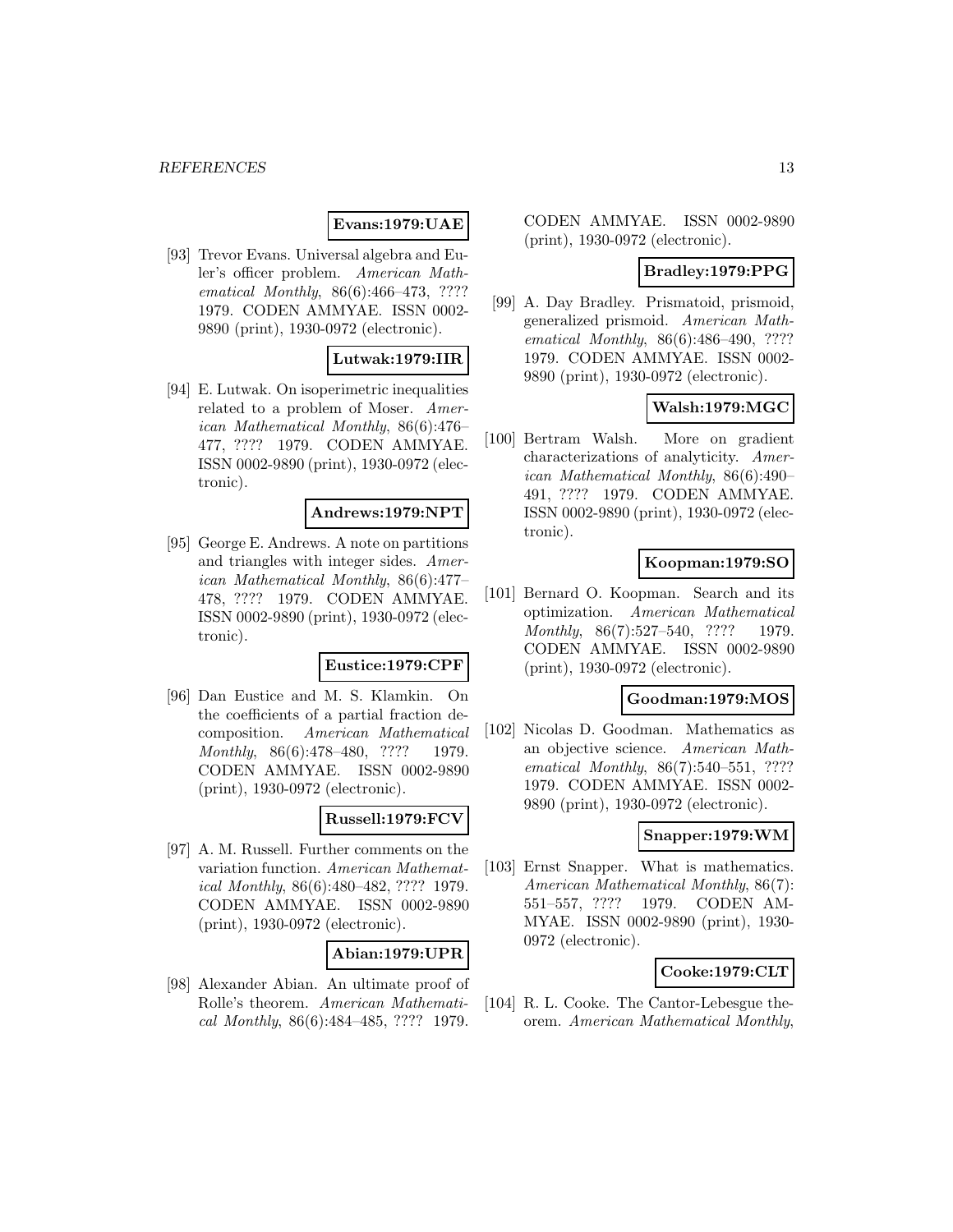86(7):558–565, ???? 1979. CODEN AM-MYAE. ISSN 0002-9890 (print), 1930- 0972 (electronic).

#### **Ruckle:1979:BCT**

[105] William H. Ruckle. The bounded consistency theorem. American Mathematical Monthly, 86(7):566–571, ???? 1979. CODEN AMMYAE. ISSN 0002-9890 (print), 1930-0972 (electronic).

#### **Eisenberg:1979:PHB**

[106] Murray Eisenberg and Robert Guy. A proof of the hairy ball theorem. American Mathematical Monthly, 86(7):572– 574, ???? 1979. CODEN AMMYAE. ISSN 0002-9890 (print), 1930-0972 (electronic).

### **Ginsburg:1979:MIT**

[107] John Ginsburg and Bill Sands. Minimal infinite topological spaces. American Mathematical Monthly, 86(7):574– 576, ???? 1979. CODEN AMMYAE. ISSN 0002-9890 (print), 1930-0972 (electronic).

#### **Haruki:1979:PQP**

[108] Shigeru Haruki. A property of quadratic polynomials. American Mathematical Monthly, 86(7):577–579, ???? 1979. CODEN AMMYAE. ISSN 0002-9890 (print), 1930-0972 (electronic).

#### **Wagstaff:1979:SQA**

[109] Samuel S. Wagstaff, Jr. Some questions about arithmetic progressions. American Mathematical Monthly, 86(7):579– 582, ???? 1979. CODEN AMMYAE. ISSN 0002-9890 (print), 1930-0972 (electronic).

#### **Rosenholtz:1979:TND**

[110] Ira Rosenholtz. There is no differentiable metric for  $\mathbb{R}^n$ . American Mathematical Monthly, 86(7):585–586, ???? 1979. CODEN AMMYAE. ISSN 0002-9890 (print), 1930-0972 (electronic).

### **Rosenfeld:1979:DT**

[111] Azriel Rosenfeld. Digital topology. American Mathematical Monthly, 86(8): 621–630, ???? 1979. CODEN AM-MYAE. ISSN 0002-9890 (print), 1930- 0972 (electronic).

#### **Pratt:1979:FHM**

[112] John W. Pratt. Finding how many roots a polynomial has in  $(0, 1)$  or  $(0, \infty)$ . American Mathematical Monthly, 86(8): 630–637, ???? 1979. CODEN AM-MYAE. ISSN 0002-9890 (print), 1930- 0972 (electronic).

#### **Johnsonbaugh:1979:SAS**

[113] Richard Johnsonbaugh. Summing an alternating series. American Mathematical Monthly, 86(8):637–648, ???? 1979. CODEN AMMYAE. ISSN 0002-9890 (print), 1930-0972 (electronic).

#### **Grosswald:1979:RAS**

[114] Emil Grosswald. Recent applications of some old work of Laguerre. American Mathematical Monthly, 86(8):648– 658, ???? 1979. CODEN AMMYAE. ISSN 0002-9890 (print), 1930-0972 (electronic).

#### **Hrbacek:1979:NST**

[115] Karel Hrbacek. Nonstandard set theory. American Mathematical Monthly, 86(8):659–677, ???? 1979. CODEN AM-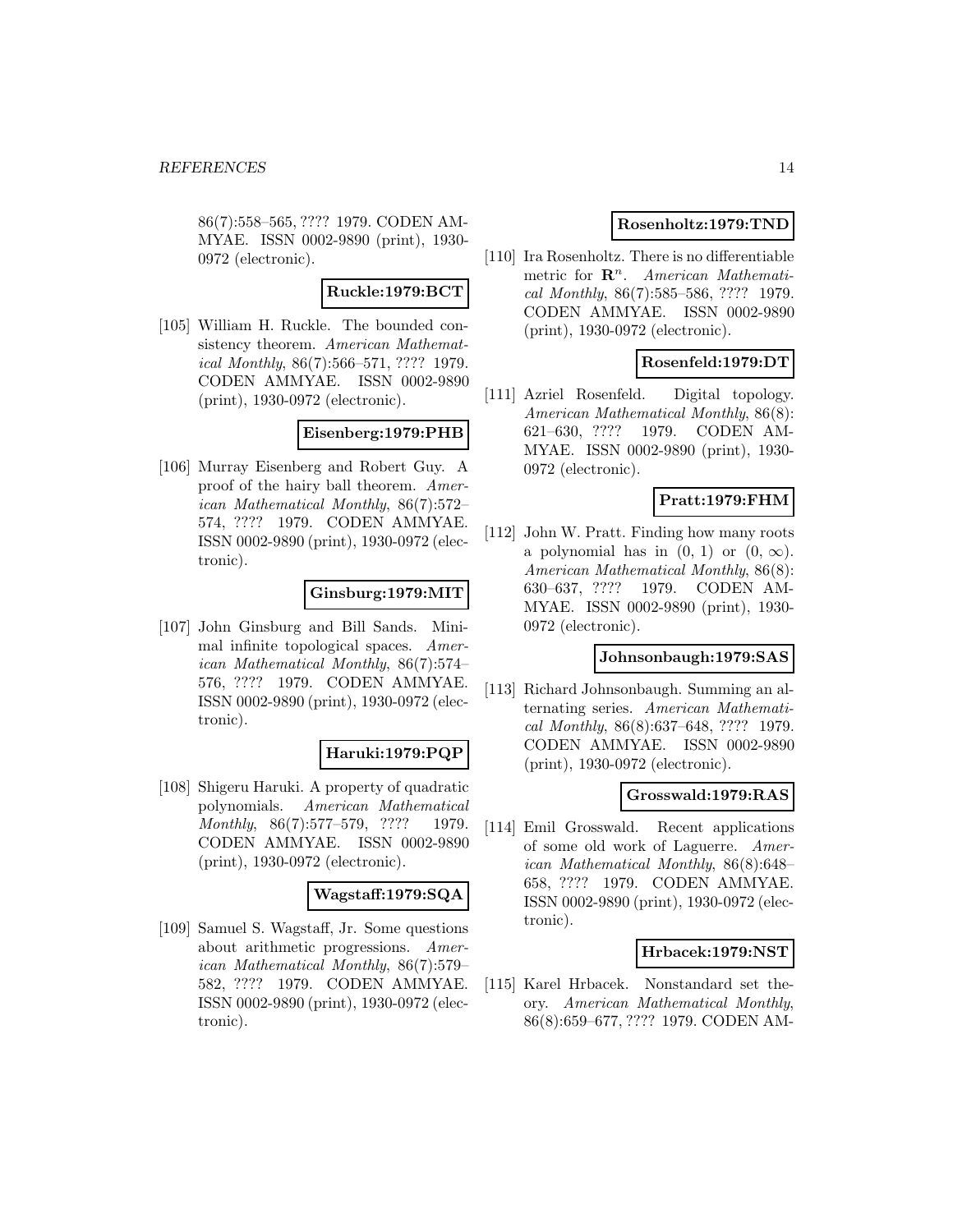MYAE. ISSN 0002-9890 (print), 1930- 0972 (electronic).

**Nurcombe:1979:SCT**

[116] J. R. Nurcombe. A sequence of convergence tests. American Mathematical Monthly, 86(8):679–681, ???? 1979. CODEN AMMYAE. ISSN 0002-9890 (print), 1930-0972 (electronic).

# **Bagby:1979:TPD**

[117] Richard J. Bagby. Taylor polynomials and difference quotients. American Mathematical Monthly, 86(8):681– 684, ???? 1979. CODEN AMMYAE. ISSN 0002-9890 (print), 1930-0972 (electronic).

# **Minda:1979:CAC**

[118] C. David Minda. Conformal automorphisms of circular regions. American Mathematical Monthly, 86(8):684– 686, ???? 1979. CODEN AMMYAE. ISSN 0002-9890 (print), 1930-0972 (electronic).

#### **Jordan:1979:TIS**

[119] J. H. Jordan, Ray Walch, and R. J. Wisner. Triangles with integer sides. American Mathematical Monthly, 86(8):686– 689, ???? 1979. CODEN AMMYAE. ISSN 0002-9890 (print), 1930-0972 (electronic).

#### **Leighton:1979:ULT**

[120] Walter Leighton. A useful lemma in the theory of second-order linear differential equations. American Mathematical Monthly, 86(8):693–694, ???? 1979. CODEN AMMYAE. ISSN 0002-9890 (print), 1930-0972 (electronic).

# **Miel:1979:AC**

[121] George Miel. An algorithm for the calculation of π. American Mathematical Monthly, 86(8):694–697, ???? 1979. CODEN AMMYAE. ISSN 0002-9890 (print), 1930-0972 (electronic).

# **Lehmer:1979:PES**

[122] D. H. Lehmer and Emma Lehmer. Picturesque exponential sums. I. American Mathematical Monthly, 86(9):725– 733, ???? 1979. CODEN AMMYAE. ISSN 0002-9890 (print), 1930-0972 (electronic).

# **Mills:1979:DTC**

[123] Wendell Mills, Boris Weisfeiler, and Allan M. Krall. Discovering theorems with a computer: the case of  $y' = \sin(xy)$ . American Mathematical Monthly, 86(9): 733–739, ???? 1979. CODEN AM-MYAE. ISSN 0002-9890 (print), 1930- 0972 (electronic).

# **Dawson:1979:GIT**

[124] John Dawson. The Gödel incompleteness theorem from a length-of-proof perspective. American Mathematical Monthly, 86(9):740–747, ???? 1979. CODEN AMMYAE. ISSN 0002-9890 (print), 1930-0972 (electronic).

#### **Greenberg:1979:ENE**

[125] Marvin Jay Greenberg. Euclidean and non-Euclidean geometries without continuity. American Mathematical Monthly, 86(9):757–764, ???? 1979. CODEN AM-MYAE. ISSN 0002-9890 (print), 1930- 0972 (electronic).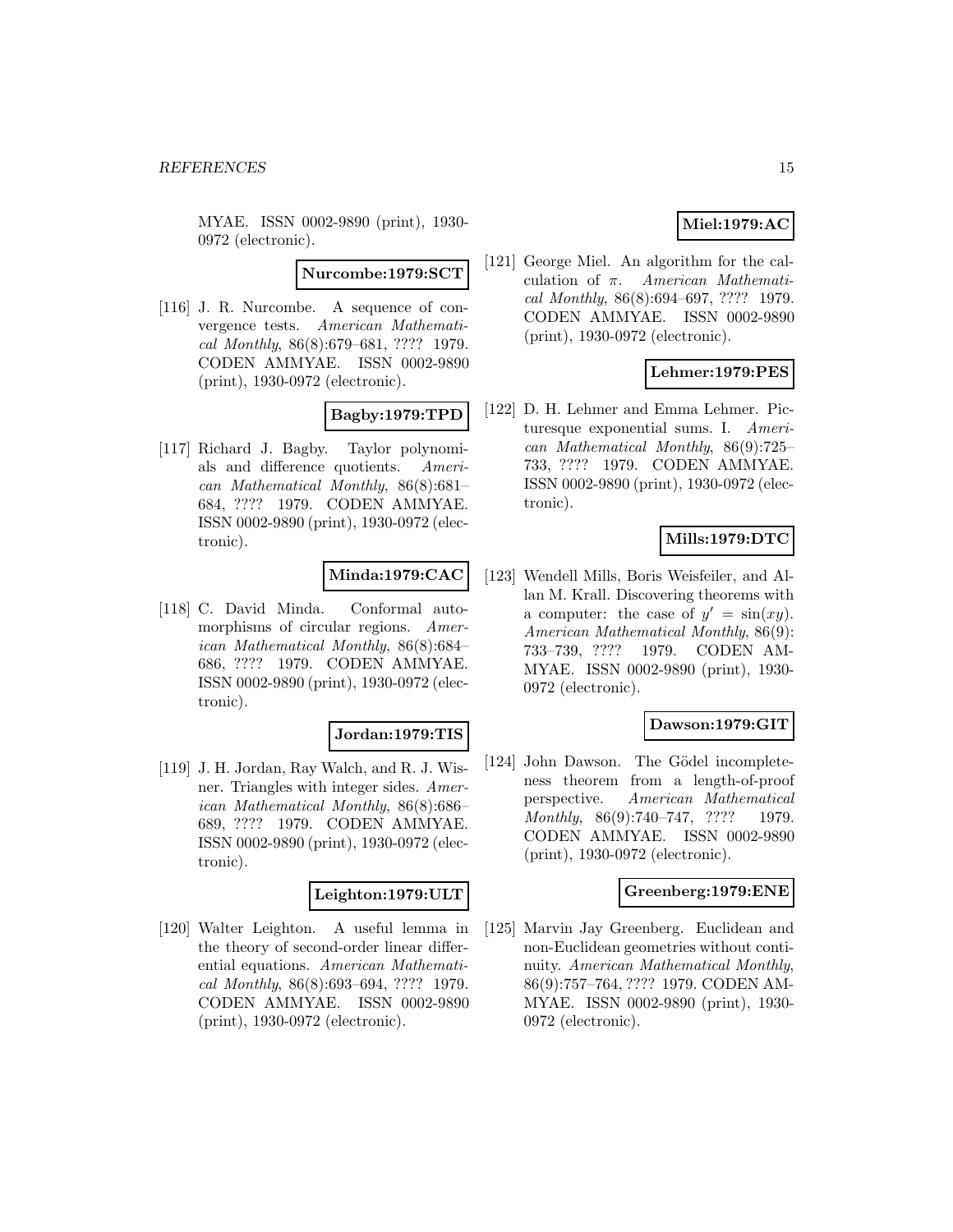# **Schoenberg:1979:PSL**

[126] I. J. Schoenberg. On a problem of Steinhaus on lattice points. American Mathematical Monthly, 86(9):765–766, ???? 1979. CODEN AMMYAE. ISSN 0002- 9890 (print), 1930-0972 (electronic).

# **Brown:1979:BUT**

[127] A. L. Brown. The Borsuk-Ulam theorem and orthogonality in normed linear spaces. American Mathematical Monthly, 86(9):766-767, ???? 1979. CODEN AMMYAE. ISSN 0002-9890 (print), 1930-0972 (electronic).

### **Heiberg:1979:EFS**

[128] C. H. Heiberg. Extrema for functions of several variables. American Mathematical Monthly, 86(9):767–770, ???? 1979. CODEN AMMYAE. ISSN 0002-9890 (print), 1930-0972 (electronic).

#### **Cassidy:1979:PCA**

[129] Phyllis Joan Cassidy. Products of commutators are not always commutators: an example. American Mathematical Monthly, 86(9):772, ???? 1979. CODEN AMMYAE. ISSN 0002-9890 (print), 1930-0972 (electronic).

**Fearnley-Sander:1979:HGC**

[130] Desmond Fearnley-Sander. Hermann Grassmann and the creation of linear algebra. American Mathematical Monthly, 86(10):809–817, ???? 1979. CODEN AMMYAE. ISSN 0002-9890 (print), 1930-0972 (electronic).

#### **Gale:1979:GHB**

[131] David Gale. The game of Hex and the Brouwer fixed-point theorem. American Mathematical Monthly, 86(10):818–

827, ???? 1979. CODEN AMMYAE. ISSN 0002-9890 (print), 1930-0972 (electronic).

#### **Greenberg:1979:RPP**

[132] Marvin Jay Greenberg. The "real" projective plane without continuity. American Mathematical Monthly, 86(10):827– 832, ???? 1979. CODEN AMMYAE. ISSN 0002-9890 (print), 1930-0972 (electronic).

### **Nijenhuis:1979:MPA**

[133] Albert Nijenhuis. A minimal-path algorithm for the "money changing problem". American Mathematical Monthly, 86(10):832–835, ???? 1979. CODEN AMMYAE. ISSN 0002-9890 (print), 1930-0972 (electronic).

# **Haimo:1979:CC**

[134] Deborah Tepper Haimo and Franklin Tepper Haimo. Comments and complements. American Mathematical Monthly, 86(10):836-841, ???? 1979. CODEN AMMYAE. ISSN 0002-9890 (print), 1930-0972 (electronic).

# **Kammler:1979:LCP**

[135] David W. Kammler and Robert J. McGlinn. Local conditioning of parametric forms used to approximate continuous functions. American Mathematical Monthly, 86(10):841–845, ???? 1979. CODEN AMMYAE. ISSN 0002-9890 (print), 1930-0972 (electronic).

#### **Nelson:1979:PQ**

[136] R. D. Nelson. Perfect quadrilaterals. American Mathematical Monthly, 86 (10):845–847, ???? 1979. CODEN AM-MYAE. ISSN 0002-9890 (print), 1930- 0972 (electronic).